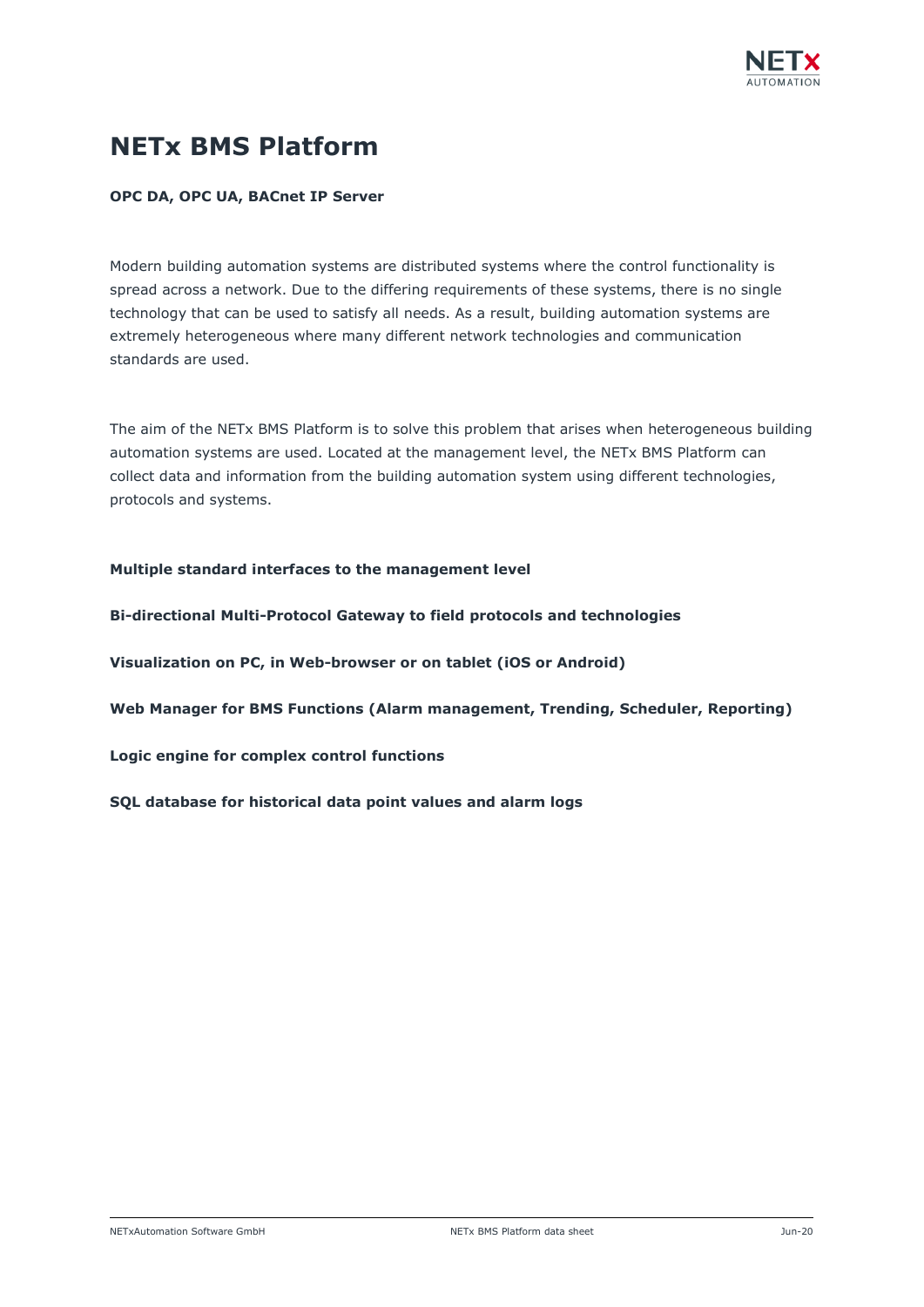

# **Functions**

# **Multi-protocol gateway (Integration of different protocols and technologies)**

# **Interfaces to the management level**

### **OPC**

- OPC DA and OPC UA interface for connection to any clients for management and visualization tasks
- Access of the clients to homogeneous data point view of the NETx BMS Server

# **BACnet**

- BACnet/IP interface for creating BACnet objects (NETx BMS Platform acts as BACnet device)
- Access of (third party) BACnet/IP clients to data points (e.g. KNX, Modbus, …) of the NETx BMS Platform
- Transfer of data point values to third party vendor BMS systems
- COV subscription is supported
- Automatic or manual selection of objects possible

# **oBIX and other Web Service Interfaces for IoT**

- Standardized, open web service interface for home and building automation
- RESTful web service based on http and XML
- Connection to third party systems
- oBIX 1.1 interface supporting HTTP binding and XML encoding
- Supports HTTPS (TLS 1.2) and HTTP basic authentication
- Support for oBIX watches
- Conform to KNX Web Services which provide the possibility to use the NETx BMS Server as a standard conform KNX Web Service gateway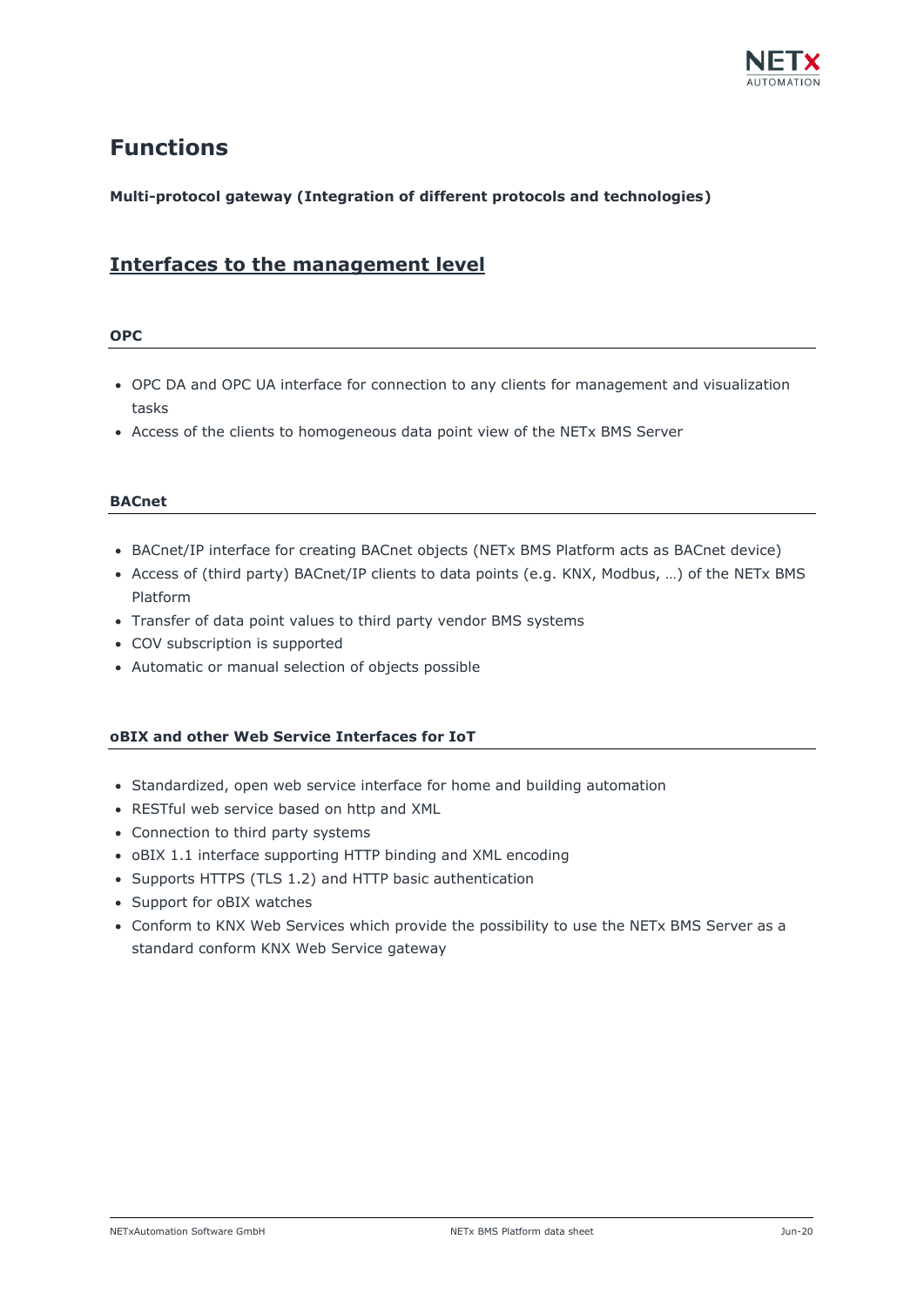

# **Interfaces to the field/automation level**

- Bi-directional data exchange between different protocols and technologies
- Integration of open protocols like KNX, BACnet, Modbus, OPC, SNMP, MQTT
- Integration of application-specific systems like Oracle Fidelio/Opera, Protel, Infor, VingCard, Kaba or Salto
- Other interfaces via embedded script engine or .NET API possible
- Automatic conversion for different data types
- Manual conversion via integrated Xlogic engine

#### **KNX**

- Integration of KNX data points over KNXnet/IP tunneling protocol
- Integration of KNX networks using any KNXnet/IP routers and interfaces
- All KNX DPTs are supported
- Easy import from ETS 4 and 5 using the NETx BMS
- ESF-import-export for older ETS3 projects

#### **BACnet**

- Integration of BACnet data points over BACnet/IP client protocol
- Integration of other BACnet media (e.g. BACnet MS/TP devices) over BACnet/IP router possible
- Automatic discovery of BACnet devices via BACnet Explorer
- Besides standard functions COV, BBMD and proprietary BACnet object types are supported
- More details **BACnet PIC at www.netxautomation.com**

#### **Modbus**

- Integration of Modbus data points (coils, discrete inputs, holding registers, input registers) over Modbus/TCP client interface
- Additionally, native Modbus/RTU over TCP and UDP is supported
- Connection to Modbus RTU devices with IP network over IP-to-RS485 converters possible

#### **SNMP**

- Support of SNMP V1, V2 and V3
- Cyclic polling over OID,
- Support of SNMP Traps
- Writing of SNMP objects and SNMP device monitoring
- Monitoring hardware (e.g. printer and servers) in offices or computing centers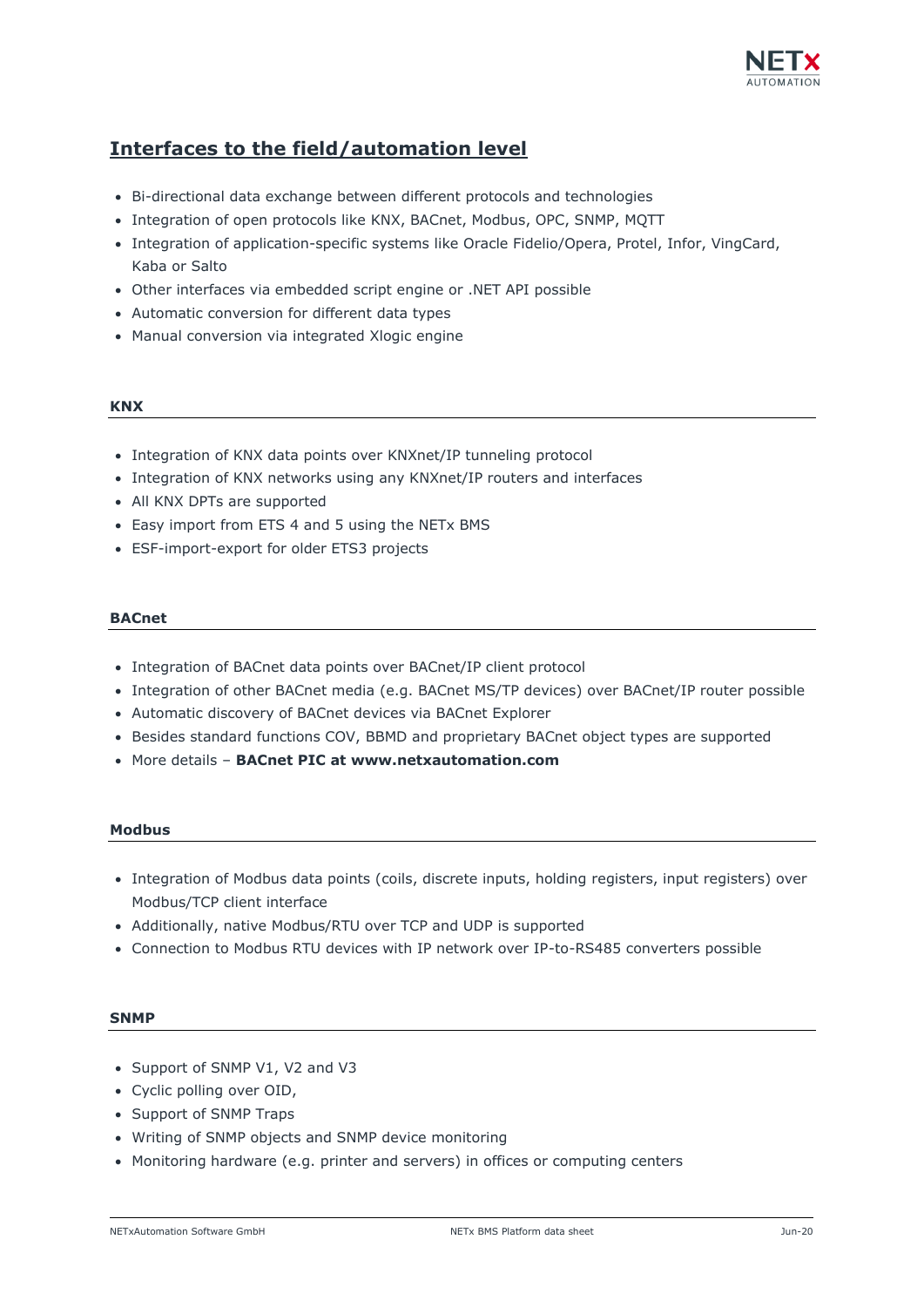

## **OPC DA**

- Integration of data points of third party OPC servers (e.g. fire detection)
- Explorer for simple data import available
- Data exchange with different systems possible

# **Data import**

#### **KNX data import from ETS 5 project**

#### **NETx BMS App Secure**

Import of the whole KNX project incl. all meta information with NETx BMS App Secure KNX group addresses, KNXnet/IP router and interfaces, Security information for secure KNXnet/IP routers and interfaces, ETS project structure incl. network topology (areas, lines, devices and communication objects), Building and trade view, Export of all KNX data point types (KNX DPTs), Export of the configuration of KNX/DALI gateways for NETx LaMPS Module

- NETx BMS App Secure recognizes the configured IP addresses of the KNXnet/IP routers and interfaces
- Automatic assignment of KNX group addresses to KNXnet/IP routers and interfaces
- Integration of multiple ETS projects in one project possible
- Multiple use of the same group addresses is supported (extension of the group address by the IP address of the KNXnet/IP router or interface)
- Available for ETS5
- The NETx BMS App Secure can be downloaded separately [\(http://www.netxautomation.com/netx/en/products/tools\)](http://www.netxautomation.com/netx/en/products/tools)

#### **Import data points (BACnet Objects) from connected BACnet devices**

- The BACnet Explorer is an online discovery tool for discovering BACnet devices and their objects
- Easy import of BACnet configuration data
- The BACnet Explorer is included in the NETx BMS Server by default

#### **Import of OPC data**

- Import of OPC data with integrated Cluster Explorer from other OPC servers or other NETx BMS Servers
- Data point synchronization per mouse click without deeper understanding of the internal data structure of the server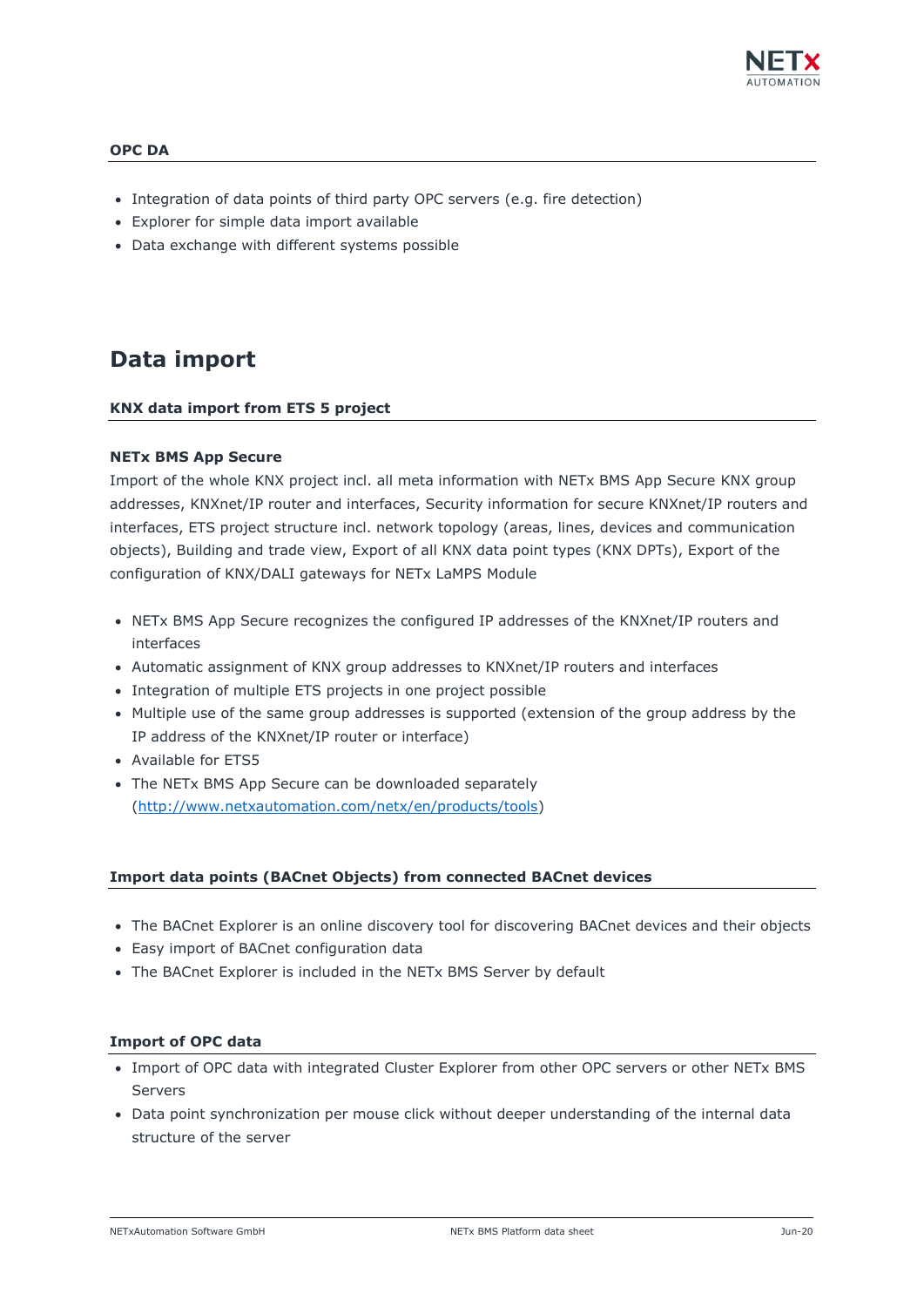

# **Monitoring and Analysis**

- NETx Core Server runs as Windows service
- Configuration and maintenance within NETx Core Studio
- Displaying data points (incl. values and properties) as item tree
- Changing data points during run-time possible
- Telegram monitor for monitoring field devices and for analyzing network traffic

# **Adding extended control functionality**

- Adding new functionalities with graphical function block programming (XLogic Editor) or embedded LUA Script engine
- Access to functions of the NETx BMS Server as well as further processing of the data from the server e.g.
	- o Reading and writing values of data points
	- o Performing mathematical operations and calculations
	- o Sending e-mails
	- o Retrieving the server status
- Ready for use control logics included
- Creating virtual data points and specific data structure possible

# **Clustering**

- Defining a NETx BMS Platform hierarchy
- Exchange of data points between sub servers via Wide Area Network (WAN) possible
- Integration of sub data points in a central main server is supported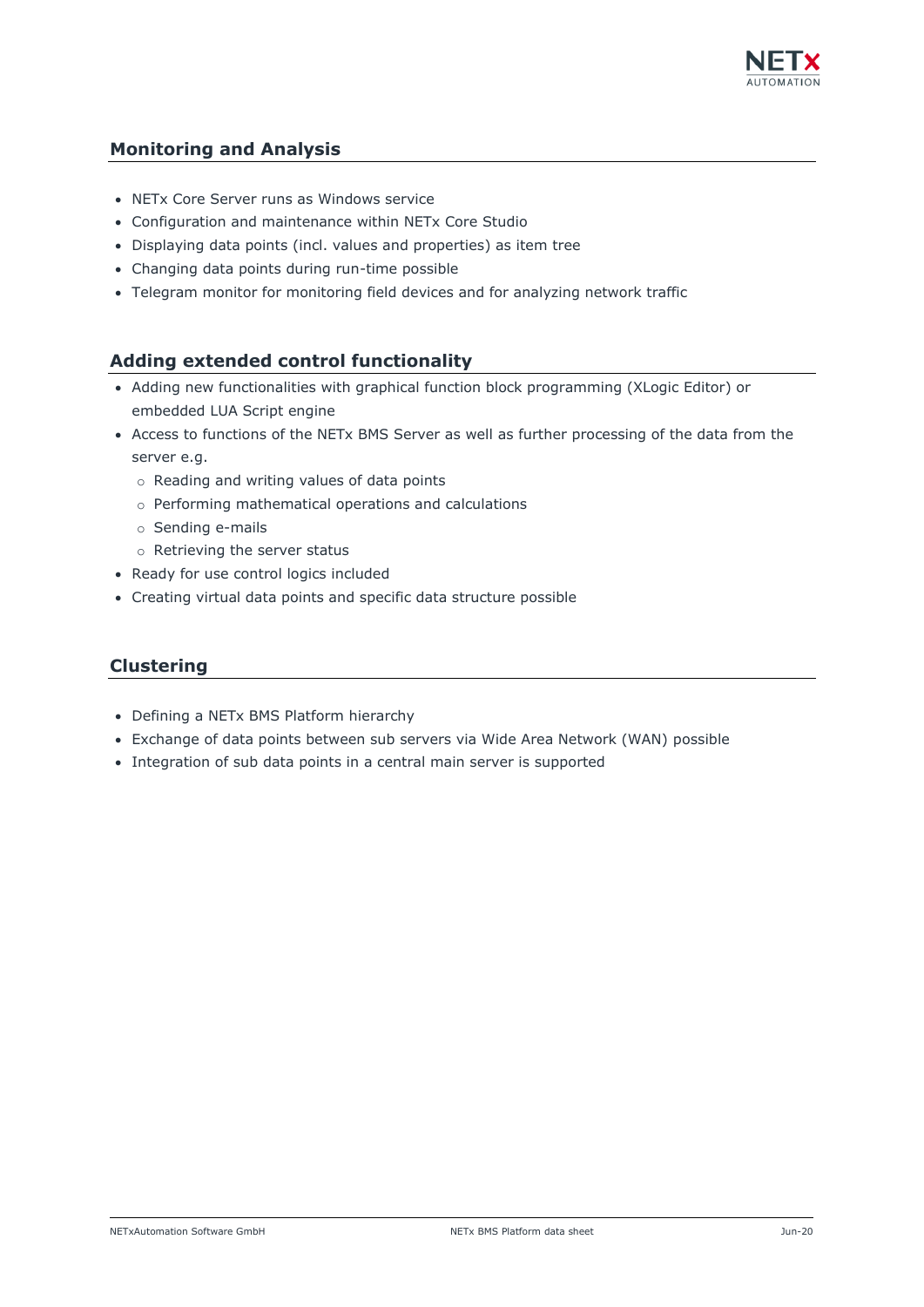

# **Visualization**

All components for creating and showing visualizations are included in the NETx BMS Platform. The Web Manager of the NETx BMS Platform is used to manage the visualization projects, the users and client connections. It also embeds a web server that provides the web-based visualizations to the web clients. The web engine only uses HTML and JavaScript for the visualization. So, each device with standard web browser can serve as a visualization client.

The BMS Visualization software is a Windows based software. It is used as an editor to create the visualization projects. In addition, it is also used as runtime for PC based visualization clients. The BMS Visualization software uses a TLS secured network connection to communicate with the Core Server of the NETx BMS Platform. Therefore, the BMS Visualization software can be installed and run on any PC with a network connection.

For the platforms iOS and Android, a special app (NETx Vision) is available for free. NETx Vision allows the visualization and control of a building via mobile devices with touchscreens.

- Unlimited number of used graphical control elements and pages for each visualization client
- Concept of VARIABLES and TEMPLATES allows fast creation of many pages
- Free designable look and level of details in your visualization project
- Auto scaling, Vector graphics, large library with control elements

#### **User administration**

The user access rights can be restricted. In addition to the administrator, users with limited rights can be defined. Certain areas of the visualization can be shown individually or hidden for different users.

#### **Control elements**

For providing a visualization, you can use many different graphical control elements. In addition to labels, buttons, sliders and images, extended elements like analog instruments, Link Area, Multi-Picture, Multi-Internet and RGB Controls can be used.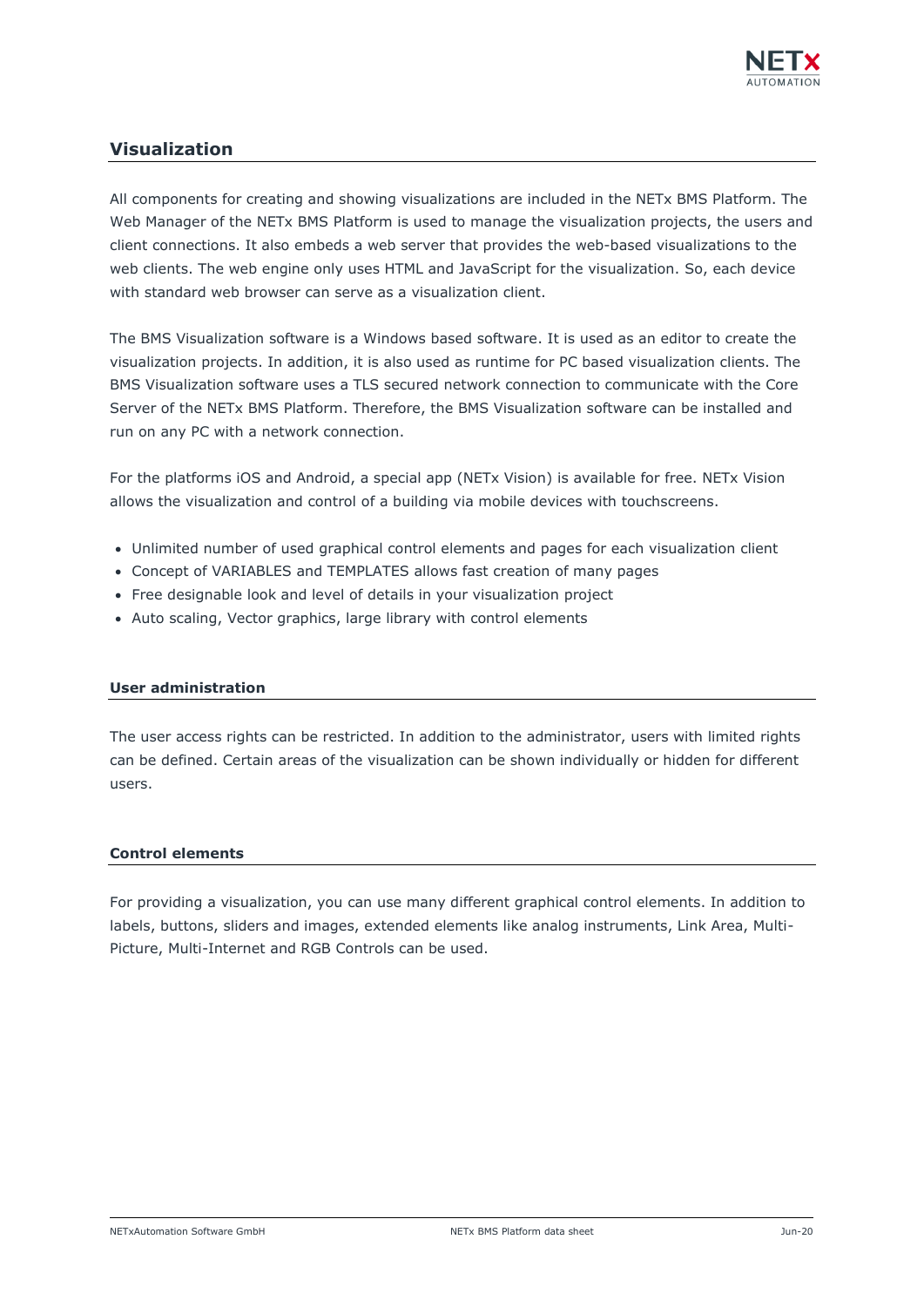

## **Usability**

By drag & drop, data points can easily be linked with control elements. Within short time, you can generate and modify professional visualizations. Using self-created components and master pages, customer-specific layouts can be defined in order to define a customized look & feel. User-defined control elements can be grouped and saved as components in libraries. Using this concept, you can use these components again in other projects. Furthermore, the language of the editor can be changed.

### **Multiple views**

The visualization supports the use of multiple views. These views help to present the visualization to the end user in a clear and structured way. Views can be shown in separated Window dialogs or browser tabs. The use of multiple screens is possible too. Views are available within web based and PC based visualizations.

#### **Auto scaling**

As every Windows PC and device with standard web browser is usable as a visualization client, the screen resolution may vary. Therefore, the PC and web based visualization supports auto scaling. You do not have to worry about the required resolution before creating your visualization. Your visualization is dynamically adjusted to the resolution of the utilized hardware.

#### **Vector graphic**

Within the visualization, vector graphic like SVG files can be included as background or images for defining the button appearance. In addition, AutoCAD files can be imported. Vector graphic elements have the advantage that they are scaling within showing graphical artifacts.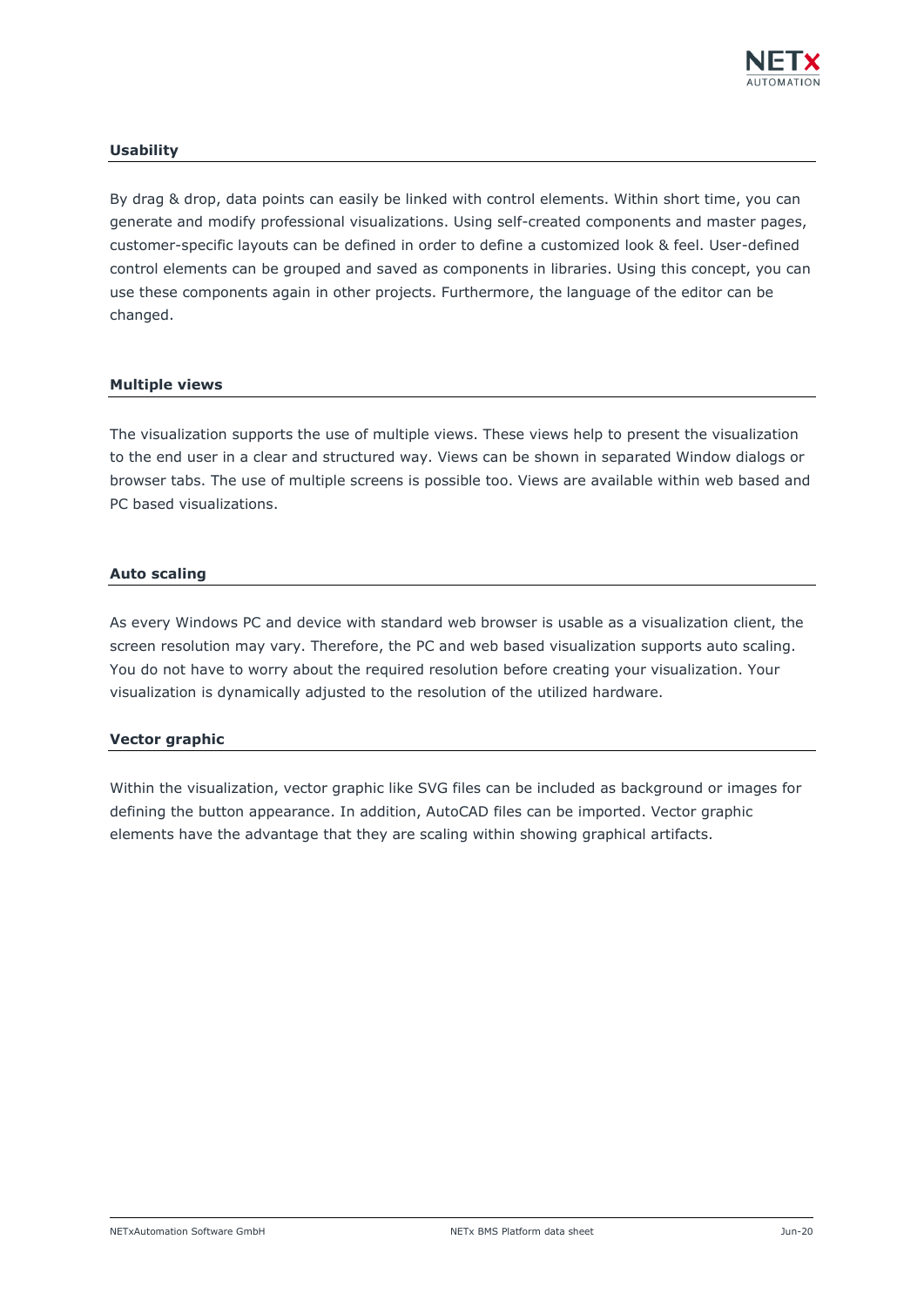

# **Web Manager for BMS functions and remote Diagnosis**

The NETx BMS Platform provides a sophisticated web-based user interface for managing the BMS functions. The Web Manager can be accessed by any client with a web browser. To avoid a malicious use of this web interface TLS secured https and user authentication is available. After entering username and password, the Web Manager provides multiple so-called Web Manager Apps.

### **Visualization Manager**

Within this app, the visualizations projects are managed, the available devices are configured, the current connections can be monitored, and the available visualization users can be managed. In addition, visualization configurations can be defined. A configuration contains dedicated parameters that influence the behaviour of the visualization runtime (e.g. how alarm notifications are handled) and the user access rights.

### **Alarms**

Within the alarm app, alarms as well as their conditions and actions can be created and managed. To get an overview of alarm states, all currently configured alarms can be visualized within an alarm list. The alarm list is divided into the new list, old list and the history. The presentation of these lists follows the standard VDI/VDE 3699.

#### **Schedule**

Within the scheduler, time based as well as so called conditional events can be defined. A timebased event can be a simple timer, a start-stop event or a cyclic event. A condition event triggers an action whenever a dedicated condition is fulfilled. All events can be presented in a list view called event program. Time based events can also be visualized within a calendar view.

# **Trending**

A trend has the aim to store past values of a data point. The NETx BMS Platform stores these historical values within the SQL database. The trending app is responsible for creating and managing these trends. In addition to store all data point changes, other storing schemes like change of value (COV), sampling, ... are possible too. To analyse these historical values and to present them to the user, trending charts and tables are available. For a deeper analysis, different trends can be combined within a single chart. Comparing values of the same trend for different time periods is also possible.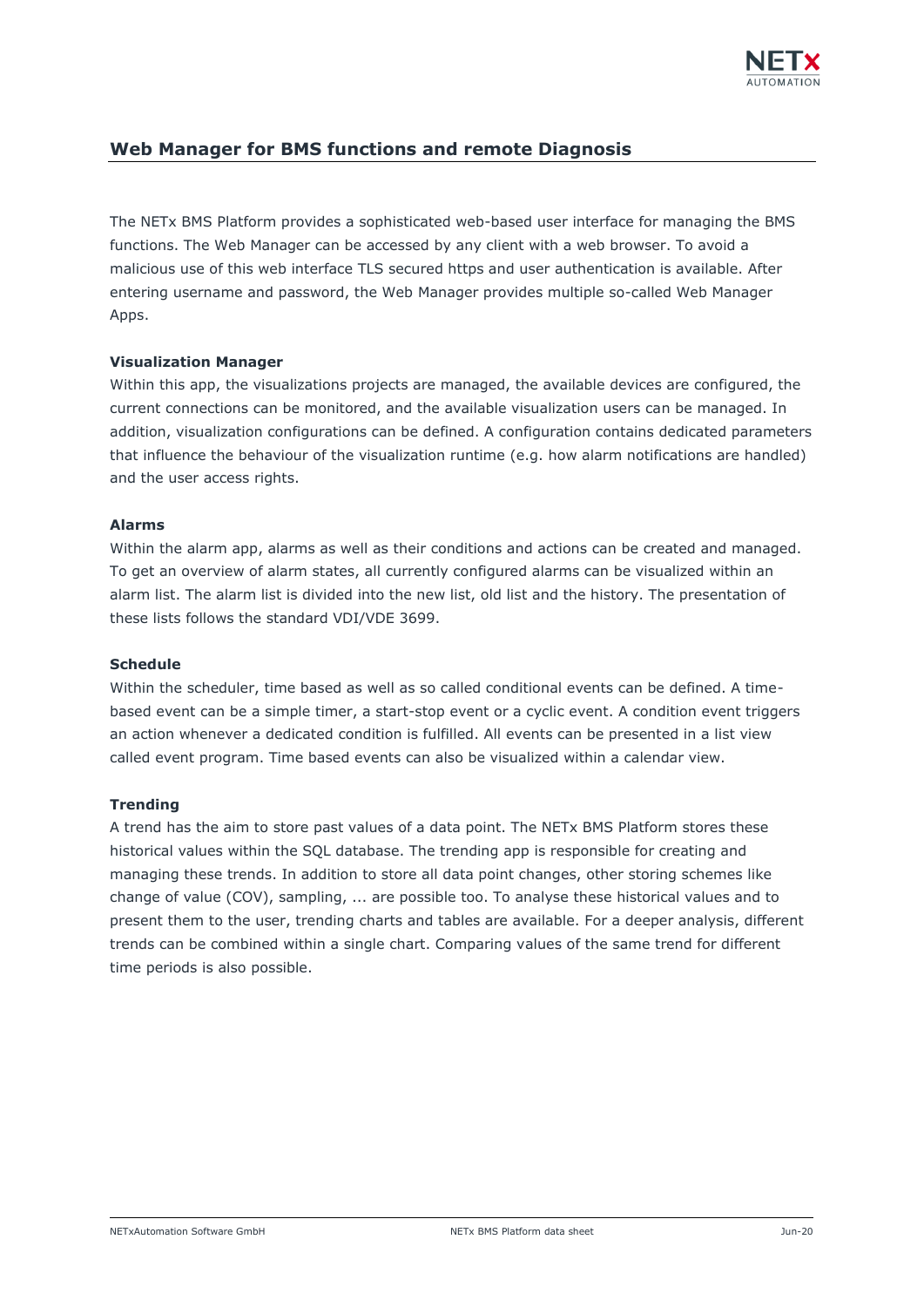

# **Metering**

The metering module is used to monitor, analyse and process data from smart meters. It is neither restricted to specific sources nor to specific meter types. Any smart meter (KNX, BACnet, Modbus, M-Bus, ...) for integrating data from any resource (electricity, water, air, heating, ...) can be used. All calculated consumption values (hourly, daily, weekly, monthly, yearly) are provided as normal data points. These data points can be used within our visualization or can be forwarded to other management clients via standard interfaces. The metering module collects consumption values from smart meters and save them in an SQL database. Hourly, daily, weekly, monthly or annual consumption values can be shown and exported as a table or chart. The results of the consumption calculations can be exported in different formats (PDF, MS Excel,…). In addition, the values from different meters and/or from different time periods can be compared. The integrated meters can be structured hierarchically using so called cost centers. The assignment of the meters to the cost centers can be made on a percentage base. Based on the selected cost center and the assigned meters, consumption calculations can be carried out.

#### **Reporting**

Using the reporting app, reports that show trending and historical data point values are managed. Based on predefined report templates, alarm and trending reports as well as reports for showing DALI testing results can be generated. In addition, so called report instances can be configured that can be triggered by the Scheduler to generate reports in a periodical interval. A sophisticated report designer is also included for generating your own report designs and templates.

#### **Diagnosis**

Monitoring the current state of your system is of utmost importance. Therefore, the Web Manager includes a Diagnosis app which can be used to check and observe the system behaviour. The gateway manager shows the connection state of all router and interfaces used to access the building automation system. The embedded Item Tree can be used to take look at the current data point values and their properties. For analysing problem and unexpected behaviour, the log files for the Core Server and other system components can be displayed and downloaded.

#### **Templates**

Implementing BMS functions for large building automation projects with lots of data points can be a time-consuming task. To speed up the integration process, templates can be used. A template is a generic definition which contains variables. A template does not provide a dedicated function, but it can be used to generate several instances in an automatic way. During the instantiation of a template, an Excel list that contains the values for the template variables must be provided. For each list entry, a definition is created where the variable values are substituted. Using this concept, it is possible to create hundreds or even thousands of alarms, time-based events, trends, ... with just a few clicks.